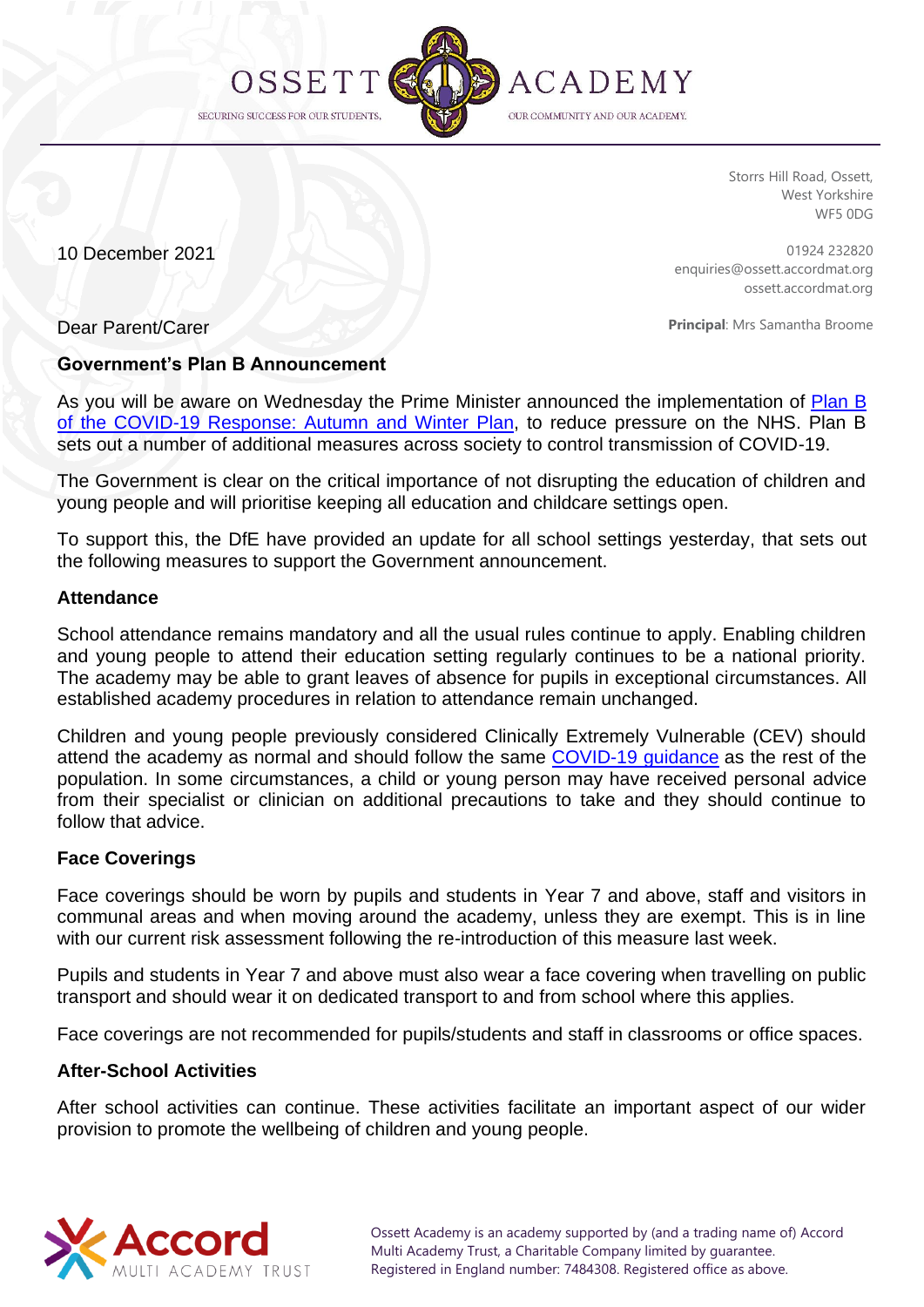# **Working From Home**

Whilst the Government has advised office workers who can work from home to do so from Monday 13 December, the Government expects all education and childcare settings to continue to provide face-to-face teaching. All academy staff will continue to attend the academy. Teaching and learning will not be moved online as a result of the work from home guidance.

## **Testing**

We are strongly encouraging all our staff to continue with regular LFD testing both during term time and over the Christmas break. We encourage all our pupils/students to do the same, having had access to sufficient test kits for the school holiday period.

The Government advises children in Year 7 and above and adults to test if they will be in a highrisk situation on any particular day and before visiting people who are at higher risk of severe illness if they get COVID-19.

May we sensitively ask that where you are invited to attend the academy for a pre-planned event or meeting that you undertake a lateral flow device (LFD) test before attending the academy if you are able to do so. Please do not attend the academy if you are displaying any of the Coronavirus symptoms.

#### **Isolation**

The guidelines for isolation are currently as follows:

If you live with or have been in contact with someone with COVID-19, you will not need to selfisolate if any of the following apply:

- you're fully vaccinated this means 14 days have passed since your final dose of a COVID-19 vaccine given by the NHS;
- you're under 18 years, 6 months old;
- you're taking part or have taken part in a COVID-19 vaccine trial;
- you're not able to get vaccinated for medical reasons.

However, all individuals who have been identified as a close contact of a suspected or confirmed case of the **Omicron variant of COVID-19**, irrespective of vaccination status and age, **will be required to self-isolate for 10 days and asked to book a PCR test.** This only applies to the Omicron variant positive test and not any other positive test. Persons testing positive for the Omicron variant or persons who are a close contact of a person testing positive for the Omicron variant will be contacted directly by Test and Trace.

## **January 2022 Return**

As advised by the Government, we will review our existing Outbreak Management Plans to ensure we are fully prepared for any future changes that may be advised by the Government or an increase in case numbers, seeking advice from Public Health teams as required.

Where there are exams for vocational and technical qualifications timetabled for January, these will continue as planned. Pupils/students who are due to sit these exams will be prepared and it is right that they should be given every opportunity to demonstrate what they have learnt. Exams and formal assessments will go ahead. Consequently, it is essential that pupils/students continue to prepare for these assessments.